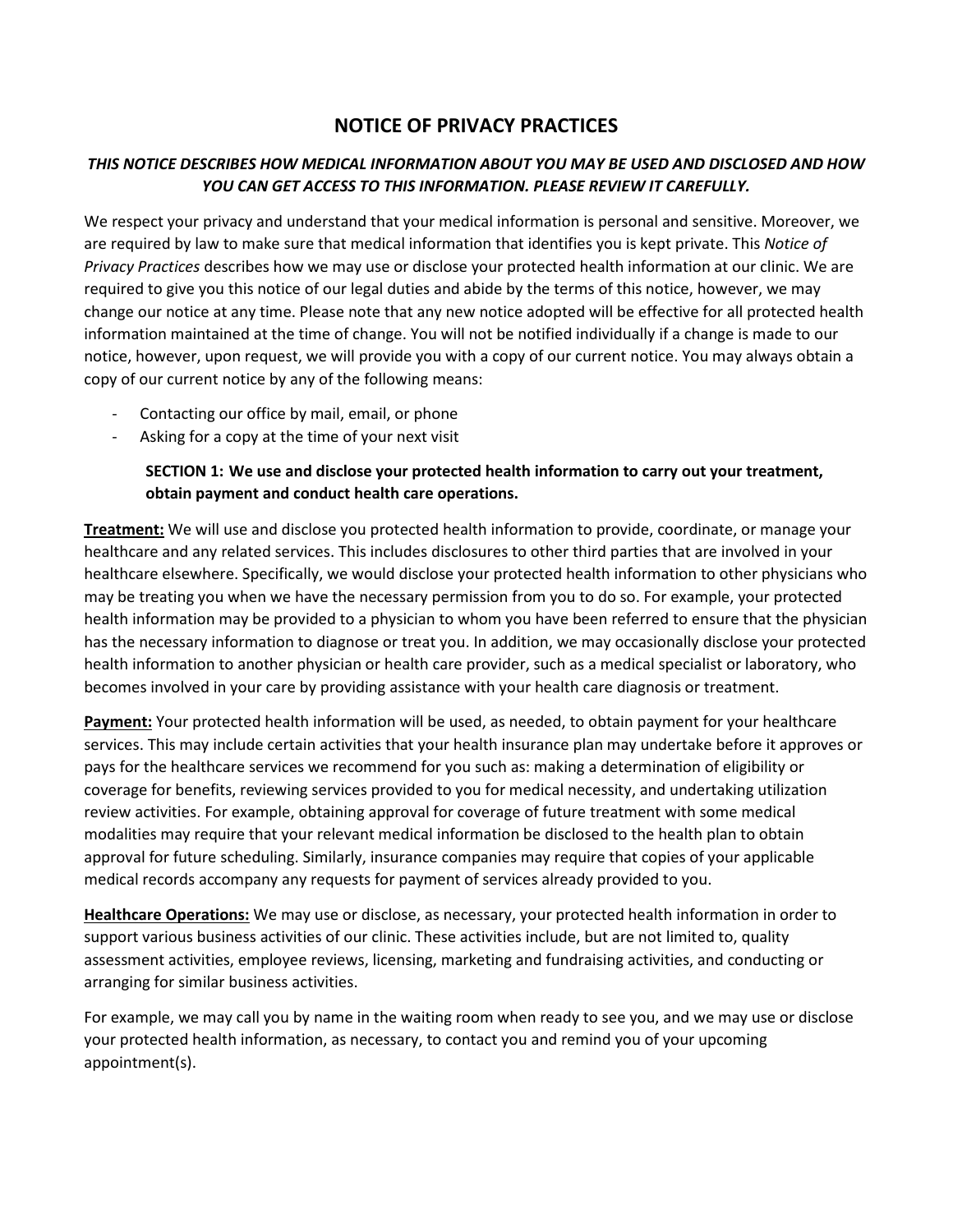We will share you protected health information with third party business associates that perform various activities – such as billing, collections, or records management – for the clinic. Whenever an arrangement between our office and a business associate involves the use of your protected health information, we will have a written contract that contains terms that will protect the privacy of your information.

We may use or disclose your protected health information, as necessary, to provide you with information about treatment alternatives or other health-related benefits and services that may be of interest to you. We may also use and disclose your protected health information for other marketing activities. For example, your name and address may be used to send you a newsletter about our clinic and the services we offer. We also send you information about products or services that we believe may be beneficial to you. We may use or disclose your demographic information and the dates that you received treatment from your physician, as necessary, in order to contact you for fundraising activities. If you do not wish to be contacted for these purposes, please call or write to our office at the address or phone number specified on the last page.

## **SECTION 2: Other uses and disclosures of your protected health information will be made only with your written authorization, unless otherwise permitted or required by law as described below.**

**Per Your Authorization:** If you give us authorization to use or disclose your protected health information, you may revoke such authorizations at any time, in writing, except to the extent that our clinic has already taken action in reliance on the use or disclosure permitted in the authorization.

**Legally Permitted/Opportunity to Object:** We may use and disclose your protected health information in the following instances, but you will be given the opportunity to agree or object to the use or disclosure of all or part of your protected health information. If you are not present or able to agree or object to the use or disclosure of such information, then we may, using professional judgment, determine whether the disclosure is in your best interest. In this case, only the protected health information that is relevant to your health care will be disclosed.

- **1. To Others Involved in Your Healthcare:** Unless you object, we may disclose your protected health information to a member of your family, a relative, a close friend, or any person you identify, to the extent the information directly relates to that person's involvement in your health care. For example, we may use or disclose protected health information to notify or assist in notifying a family member, personal representative, or any other person that is responsible for the care of your location, general condition or death. Finally, we may use or disclose your protected health information to an authorized public or private entity to assist in disaster relief efforts and to coordinate uses and disclosures to family or other individuals involved in your healthcare.
- **2. In Emergencies:** We may use or disclose your protected health information in an emergency treatment situation. If this happens, your physician shall try to obtain your consents as soon as reasonably possible after the delivery of treatment. If your physician or another physician in the practice must treat you and the physician has attempted to obtain your consents but is unable to obtain your consent, he or she may still use or disclose your protected health information to treat you.
- **3. With Communication Barriers:** We may use and disclose your protected health information if your physician or another physician in the practice attempts to obtain consents from you but is unable to do so due to substantial communication barriers and we determine, using professional judgment, that you intend to consent to use or discloser under the circumstances and the use of disclosure is done in accordance with other applicable laws.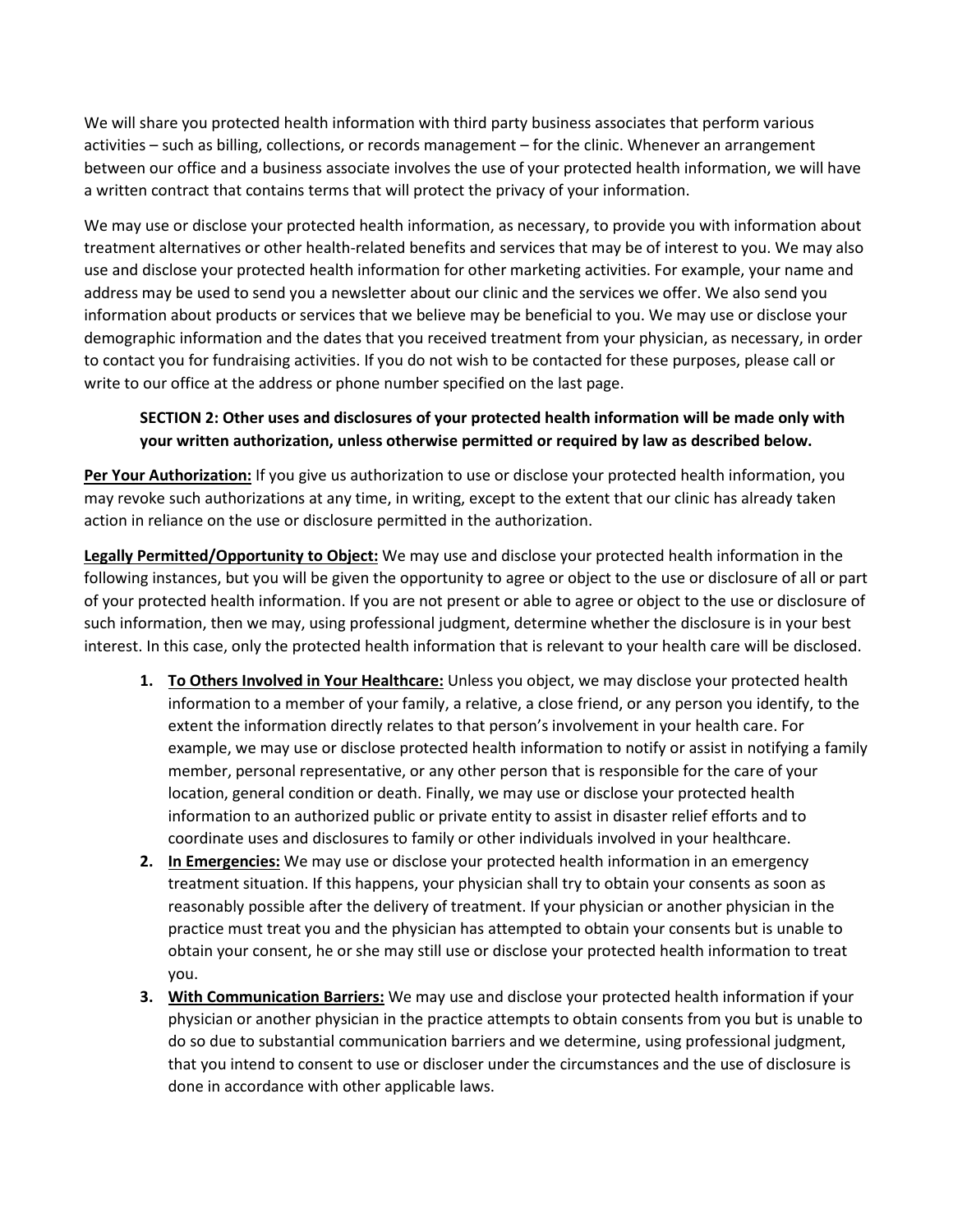**Legally Permitted/No Opportunity to Object:** We may use or disclose your protected health information in the following situations without your consent or authorization:

- **1. When Required by Law:** We may use or disclose your protected health information to the extent that the use or disclosure is required by law. The use or disclosure will be made in compliance with the applicable law(s) and will be limited to the relevant requirements of the law. You will be notified of any such uses or disclosures only if required by law.
- **2. For Public Health:** We may disclose your protected health information for public health activities and purposes to a public health authority that is permitted by law to collect or receive the information. The disclosure will be made for the purpose of controlling disease, injury or disability. We may also disclose your protected health information, if directed by the public health authority, to a foreign government agency that is collaborating with the public health authority. We may also disclose your protected health information, if authorized by law, to a person who may have been exposed to a communicable disease or may otherwise be at risk of contracting or spreading the disease or condition.
- **3. For Health Oversight/Compliance Monitoring:** We may disclose protected health information to a health oversight agency for activities authorized by law, such as audits, investigations, and inspections. Oversight agencies seeking this information include government agencies that oversee the healthcare system, government benefit programs, other government regulatory programs and civil rights laws.
- **4. Abuse or Neglect:** We may disclose your protected health information to a public health authority that is authorized by law to receive reports or child abuse or neglect. In addition, if we believe that you have been a victim of abuse, neglect or domestic violence, we may disclose your protected health information to the governmental entity or agency authorized to receive such information. In this case, the disclosure will be made consistent with the requirement of applicable federal and state laws.
- **5. To the FDA:** We may disclose your protected health information to a person or company required by the Food and Drug Administration to report adverse events, product defects or problems, biologic product deviations, track products; to enable product recalls; to make repairs or replacements, or to conduct post marketing surveillance, as required.
- **6. Legal Proceedings:** We may disclose protected health in the course of any judicial or administrative proceedings, in response to an order of a court or administrative tribunal, in certain conditions in response to a subpoena, discovery request or other lawful process.
- **7. Law Enforcement:** We may disclose protected health information for law enforcement purposes, so long as applicable legal requirements are met. Such purposes generally include:
	- a. Those required by law
	- b. Limited information request for identification and location purposes
	- c. Those pertaining to victims of a crime
	- d. Suspicion that death has occurred as a result of criminal conduct
	- e. Those where a crime occurs on the premises of the practice
	- f. Medical emergencies where it is likely that a crime has occurred
- **8. Military Activity and National Security:** When the appropriate conditions apply, we may use or disclose protected health information of individuals who are Armed Forces personnel to authorized authorities; such as for determinations of your eligibility for benefits. We may also disclose your protected health information to authorized federal officials for conducting national security and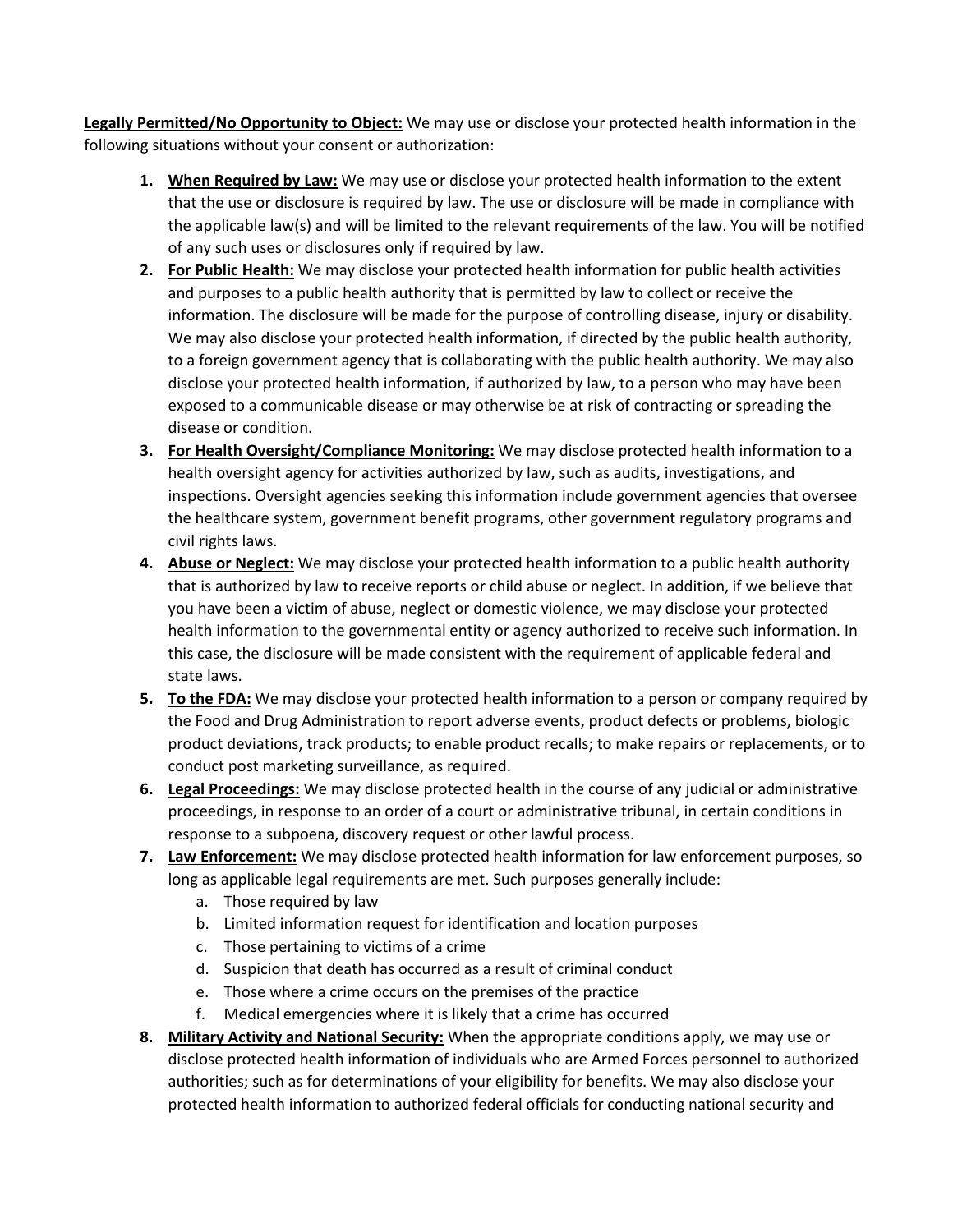intelligence activities, including for the provision of protective services to the President, foreign heads of state or others legally authorized.

- **9. Workers' Compensation:** We may disclose your protected health information to comply with workers' compensation laws and other similar legally established programs
- **10. Coroners, Funeral Directors, and Organ Donation:** We may disclose your medical information to a coroner, medical examiner or funeral director, if necessary, for them to carry out their duties should you die.
- **11. Inmates:** We may disclose your protected health information to a correctional institution or law enforcement official if you are an inmate of a correctional facility or under the custody or a law enforcement official and your physician created or received your protected health information in the course of providing care to you. Such information may be released only for the following purposes:
	- a. To enable the correctional institution or law enforcement official to provide you with necessary healthcare services
	- b. To protect you own health and safety or the safety of others
	- c. For the safety and security of the correctional institution

## **SECTION 3: Specially Protected Information**

Special laws may restrict the use and disclosure of medical information related to mental health conditions, substance abuse, sexually transmitted diseases and HIV/AIDS. For example, we generally do not disclose specially protected information in response to a subpoena or other compulsory process unless:

- 1. You provide written authorization
- 2. A court orders the disclosure and mandates the necessary safeguards to protect the information after it is released

#### **SECTION 4: Your Rights**

The following is a list of your rights with respect to your protected health information and a brief description of how you may exercise those rights. Should you have questions about this section or if you wish to exercise your rights, please contact the medical records office at the address listed on page one.

**The right to inspect and obtain a copy of your protected health information.** This means you may inspect and obtain a copy of the protected health information we maintain about you that is contained in a designated record set for as long as we maintain the protected health information. A "designated record set" contains medical and billings records and any other records that your physician and the institution use for making decisions about you. We may deny you access to some records as state and federal laws permit, however, if you are denied access, you may request a review or designate a healthcare provider with equal qualifications to receive the information instead.

**The right to request a restriction on the use or disclosure of your protected health information.** This means you may ask us not to use or disclose any part of your protected health information for the purpose of treatment, payment or healthcare operations as described in Section 1 of this notice. You may also request that any part of your protected health information not be disclosed to family members of friends who may be involved in your care or for notification purposes. Your request must be in writing and state the specific restriction requested and to whom or in what situation you want the restriction to apply. Please note that we